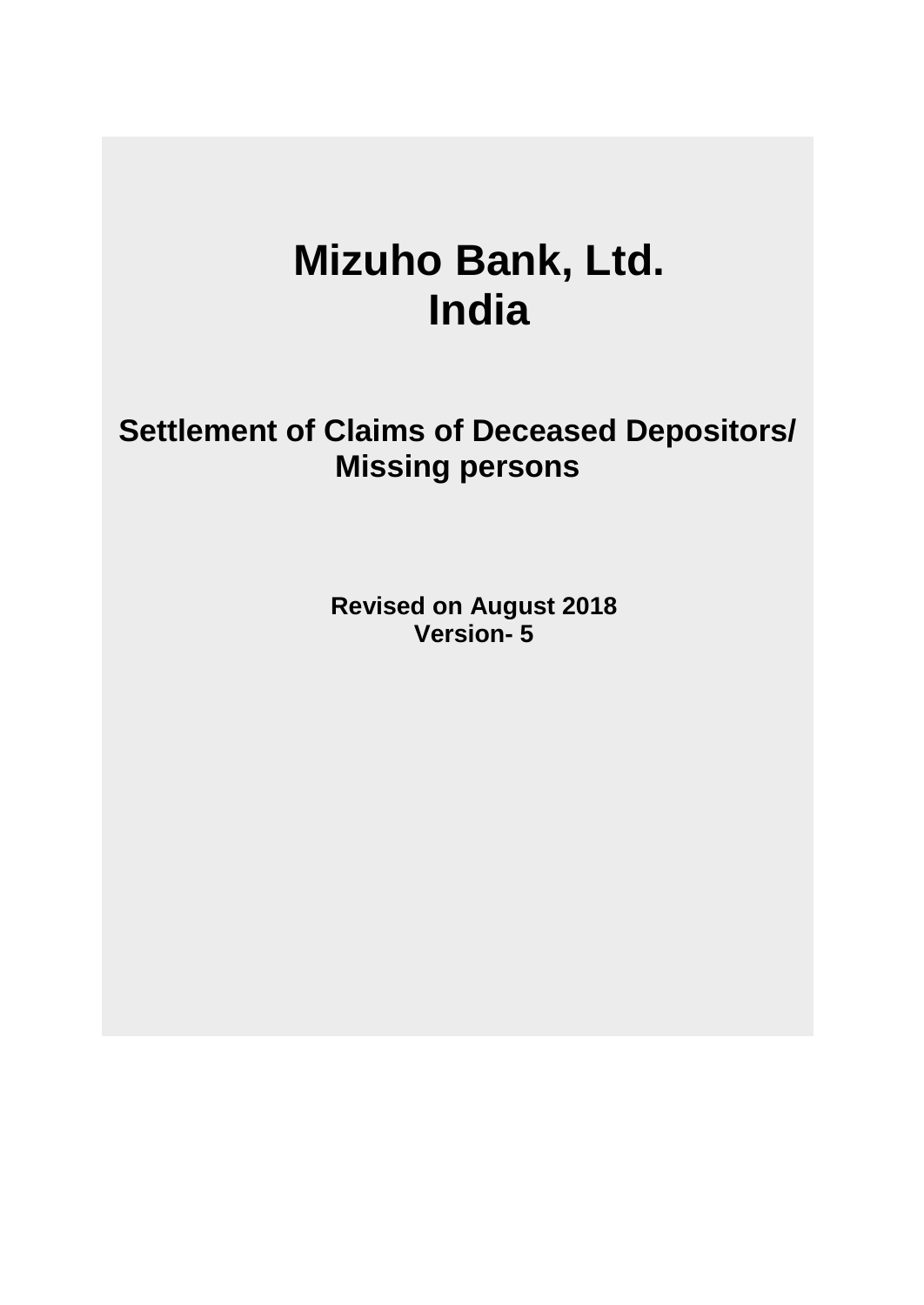## **DISCLAIMER**

This Policy has been prepared on the basis of applicable regulatory/statutory guidelines, existing risk management policies in Mizuho Bank, Ltd (the "Bank"), the best practices in the industry and the discussions held with the various officials from different departments. The recommendations made in this report are drawn from based on guidelines issued by Reserve Bank of India, , industry best practices and the international experience of our firm.

| <b>Document Name</b>   | Bank's Policy Settlement of Claims of Deceased Depositors/ Missing         |  |  |  |  |  |  |
|------------------------|----------------------------------------------------------------------------|--|--|--|--|--|--|
|                        | persons                                                                    |  |  |  |  |  |  |
| <b>Scope</b>           | Mizuho Bank, Ltd- India Operations (the "Bank")                            |  |  |  |  |  |  |
| <b>Jurisdiction</b>    | All branches in India                                                      |  |  |  |  |  |  |
| <b>Question/Owner</b>  | <b>Operations Department</b>                                               |  |  |  |  |  |  |
| Approving authority    | Senior Management Committee (SMC)                                          |  |  |  |  |  |  |
| <b>Applicable</b>      | RBI Master Circular on Circular on Customer Service in Banks<br>(i)        |  |  |  |  |  |  |
| Laws/Rules/Regulations | (ii)<br>RBI circular dated June 9, 2005 on Settlement of Claims in respect |  |  |  |  |  |  |
|                        | of Deceased Depositors - Simplification of Procedure                       |  |  |  |  |  |  |
|                        | RBI circular dated May 2, 2008 on Settlement of Claims in respect<br>(iii) |  |  |  |  |  |  |
|                        | of Missing Persons                                                         |  |  |  |  |  |  |
|                        | Banking Companies (Nomination) Rules, 1985<br>(iv)                         |  |  |  |  |  |  |
|                        | Sections 45ZA to 45ZF of Banking Regulation Act, 1949<br>(v)               |  |  |  |  |  |  |
|                        |                                                                            |  |  |  |  |  |  |
| <b>Revision</b><br>and | This Policy shall be revised, if necessary, upon the determination of the  |  |  |  |  |  |  |
| abolishment            | Group Head of Operations Dept, Mumbai, post any regulatory, HO or          |  |  |  |  |  |  |
|                        | operational (internal or external) changes.                                |  |  |  |  |  |  |
|                        |                                                                            |  |  |  |  |  |  |
|                        | Abolishment of Policy shall be determined by SMC.                          |  |  |  |  |  |  |

#### **DOCUMENT CONTROL SHEET**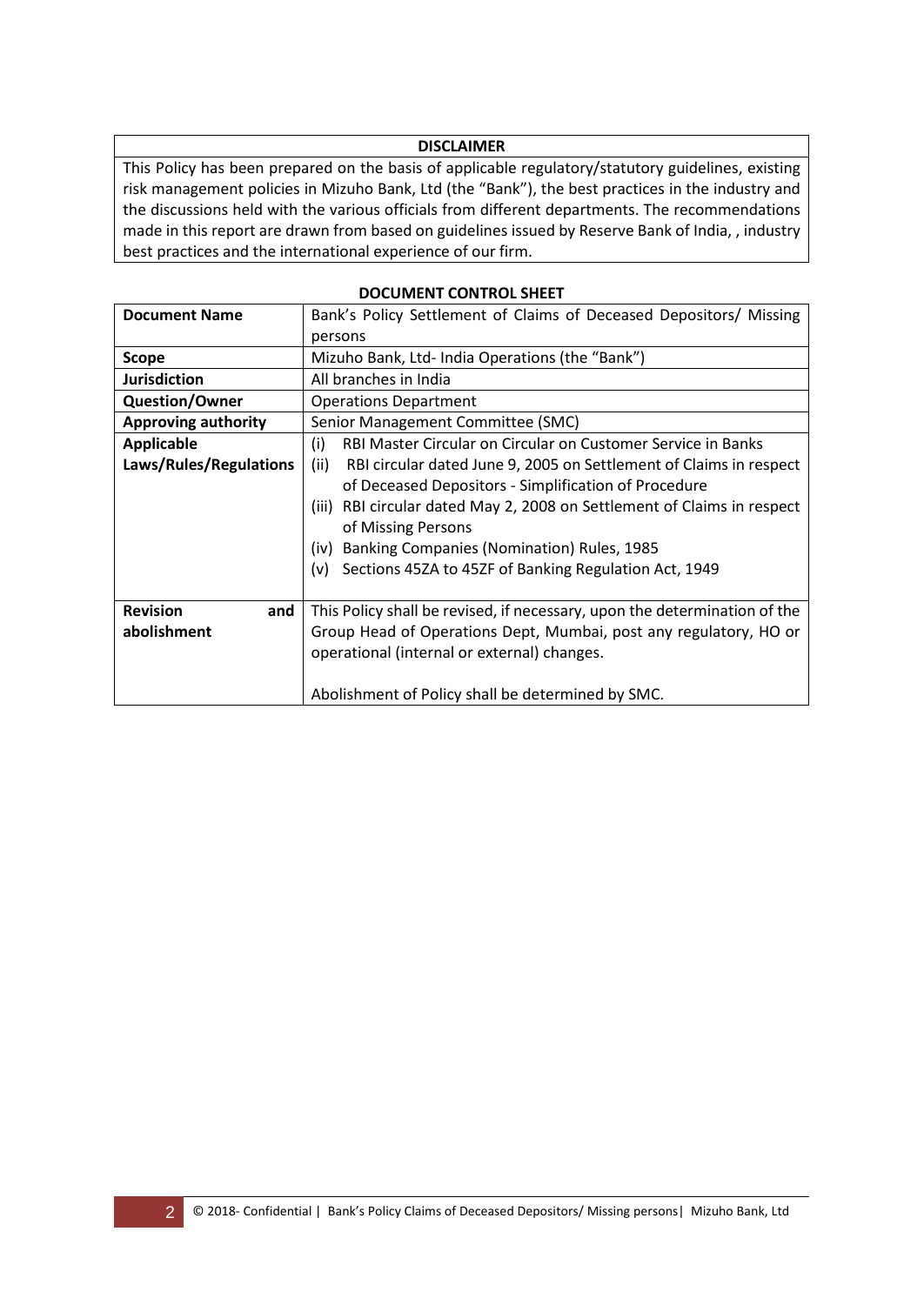# **Document Authorization**

| <b>Document Name</b>                | Department/              | <b>Authorized by</b> | <b>Prepared by</b> |  |
|-------------------------------------|--------------------------|----------------------|--------------------|--|
|                                     | <b>Committee</b>         |                      |                    |  |
| Bank's Policy on Claims of Deceased | <b>Senior Management</b> | Dinesh Naik          | Dinesh Naik        |  |
| Depositors/ Missing persons         | Committee (SMC)          |                      |                    |  |

#### **Document revision list**

| <b>Date of Document/Revision</b> | <b>Created/revised by</b>     | <b>Version No.</b> |
|----------------------------------|-------------------------------|--------------------|
| Feb 24, 2014                     | Dinesh Naik                   |                    |
| October 28, 2016                 | K.Raghavan                    |                    |
| September 26, 2017               | K.Raghavan                    |                    |
| August 24, 2018                  | Clinton D'Souza/ Tenaz Cooper |                    |

## **Table of contents**

| S/N | <b>Particulars</b>                                                 | Page No |
|-----|--------------------------------------------------------------------|---------|
| 1   | Introduction                                                       |         |
| 2   | Guidance to the customers on advantages of nomination facility /   |         |
|     | survivorship mandate                                               |         |
| 3   | Settlement of claims in various types of accounts / facilities     |         |
| 4   | Settlement of claims in respect of Missing Persons                 | q       |
| 5   | Simplification of the process for settlement of claims in deceased | q       |
|     | depositors' accounts                                               |         |
| 6   | <b>Application formats</b>                                         | 19      |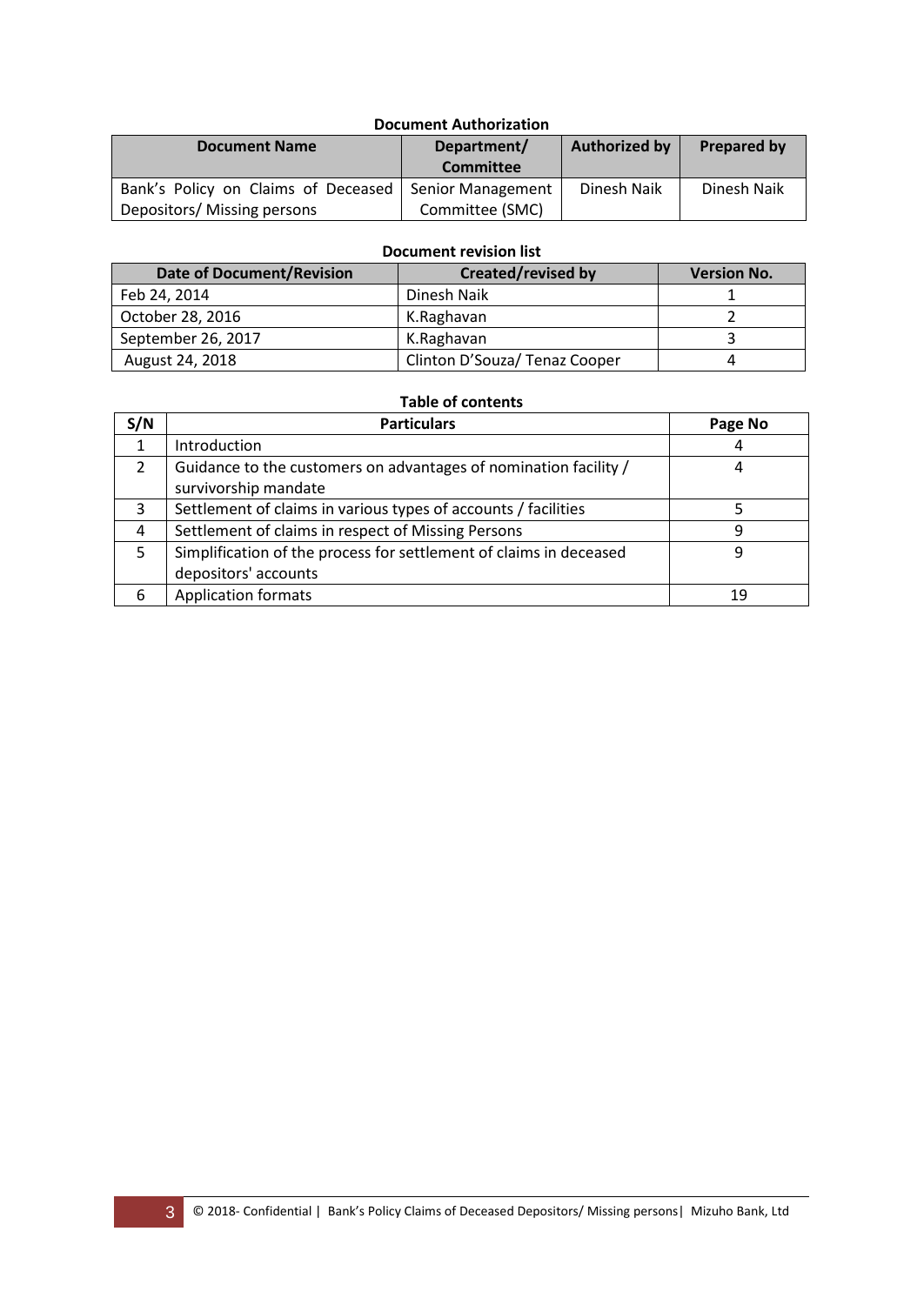## **1. Introduction**

In order to facilitate expeditious and hassle-free settlement of claims on the death of a depositor, Reserve Bank of India has issued detailed guidelines dated June 9, 2005, April 17, 2007 and May 2, 2008 with regard to simplified procedure for settlement of claims in respect of deceased depositors, Safe Deposit Lockers and Safe Custody Articles and in respect of missing persons respectively. The guidelines requires banks to have policy with regard to settlement of claims to facilitate expeditious and hassle-free settlement of claims.

## **2. Guidance to the customers on advantages of nomination facility / survivorship mandate**

## **2.1 Nomination facility**

- Nomination facility is an ideal tool to mitigate hardships of common persons in settlement of claims in the event of death of the account holder.
- Nomination facility simplifies the procedure for settlement of claims of deceased depositors as banks get a valid discharge by making payment of the balance outstanding in a depositor's account at the time of his death or delivering contents of locker or articles kept in safe custody to the nominee.
- Availability of nomination as a voluntary facility and recommend to customer to avail the option. Nomination facility, if availed, will ensure smooth settlement of claim to the nominee. Nomination facility does not take away the rights of legal heirs on the estate of the deceased. The nominee would be receiving the stock from the bank as a trustee of the legal heirs.
- Nomination facility is intended only for individuals including a sole proprietary concern.
- There cannot be more than one nominee in respect of single/joint deposit account.
- Banks may allow variation/cancellation of a subsisting nomination by all the surviving depositor(s) acting together. This is also applicable to deposits having operating instructions "Either of Survivor".
- It may be noted that in the case of a joint deposit account the nominee's right arises only after the death of all the depositors.

## **2.2. Survivorship**

- A joint account opened as "Either or Survivor" or "Anyone or Survivors" or "Former or Survivor" or "Latter or Survivor" will permit the surviving account holder(s) to have unimpeded access to the credit balance in the account for withdrawal if one of the co-account holders dies.
- If the mandate of survivorship is given / provided, the survivor(s) can give a valid discharge to the bank in the case of "Either or Survivor" / "Anyone or Survivors" and "Former or Survivor" / "Latter or Survivor" joint accounts. In the event of the death of one of the joint account holders, the right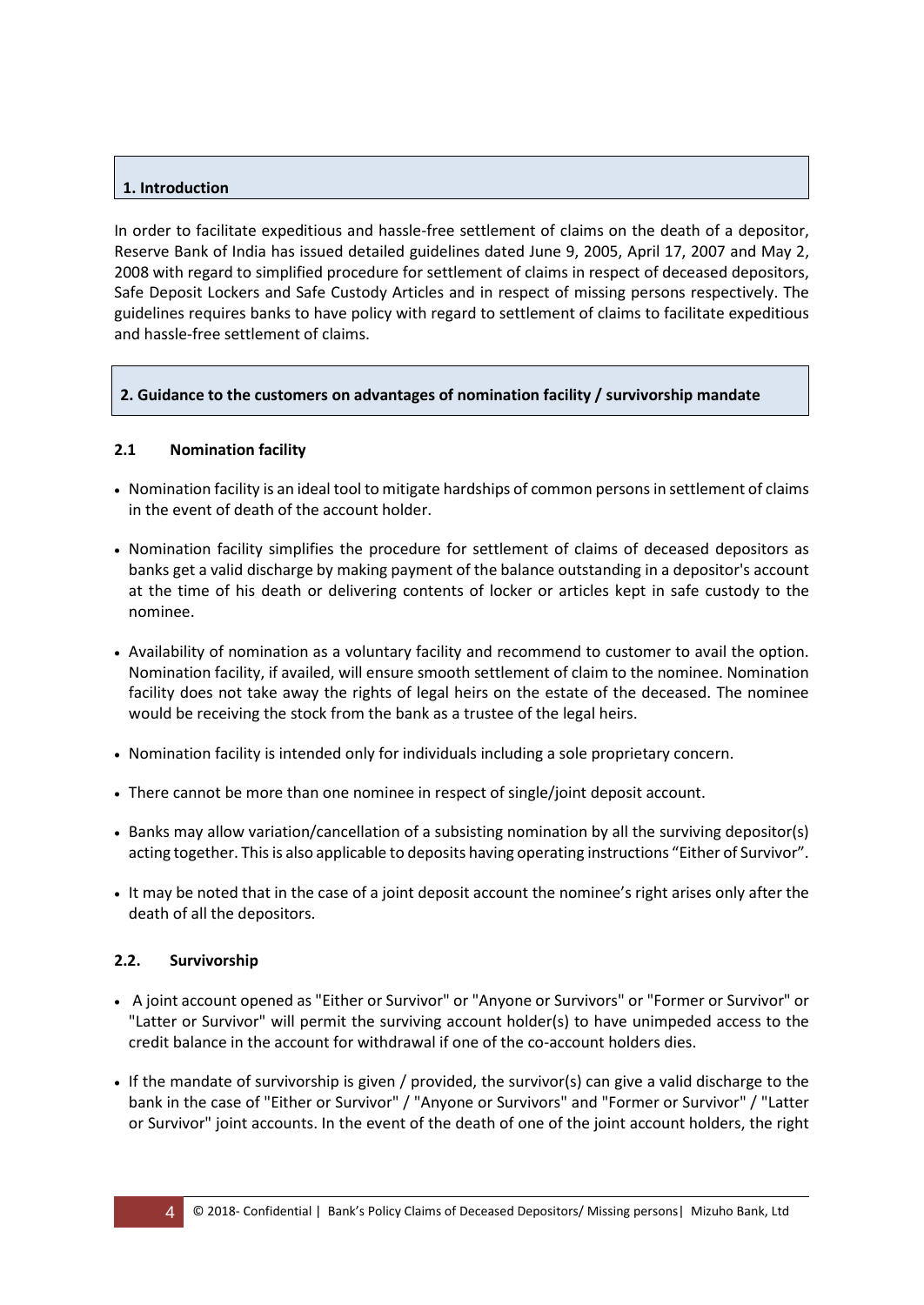to the deposit proceeds does not automatically devolve on the surviving joint deposit account holder/s, unless there is a survivorship clause.

• In short, payment to survivor(s) can be made in the normal course subject to the only rider that there is no order from a competent court restraining the bank from making such payment.

#### **3. Settlement of claims in various types of accounts / facilities**

#### **3.1. Single Account with or without nomination**

#### **3.1.1 Savings Account/Current Account**

#### **With Nomination:**

The balance outstanding will be paid to the nominee on verification of his/her identity (such as Election ID Card, PAN Card, and Passport etc.) and proof of death of depositor.

#### **Without Nomination:**

The balance outstanding will be paid to the legal heirs (or any one of them as mandated by all of the legal heirs) on verification of the authority of the legal heirs and proof of death of depositor.

#### **3.1.2. Term Deposit Account**

#### **With Nomination:**

The balance outstanding will be paid to the nominee on verification of his/her identity (such as Election ID Card, PAN Card, Passport etc.) and proof of death of depositor on maturity of deposit.

## **Without Nomination:**

The balance outstanding will be paid to the legal heirs (or any one of them as mandated by all the legal heirs) on verification of the authority of the legal heirs and proof of death of depositor on maturity of deposit.

## **3.1.3. Premature termination of Term Deposit Account**

#### **With Nomination:**

Premature termination of term deposit account as per terms of contract will be permitted at the request of the nominee on verification of his/her identity (such as Election ID Card, PAN Card, Passport etc.) and proof of death of depositor.

#### **Without Nomination:**

Premature termination will be permitted on joint request by all legal heirs (or any of them as mandated by all the legal heirs) as per the terms of the contract on verification of the authority of the legal heirs and proof of death of depositor.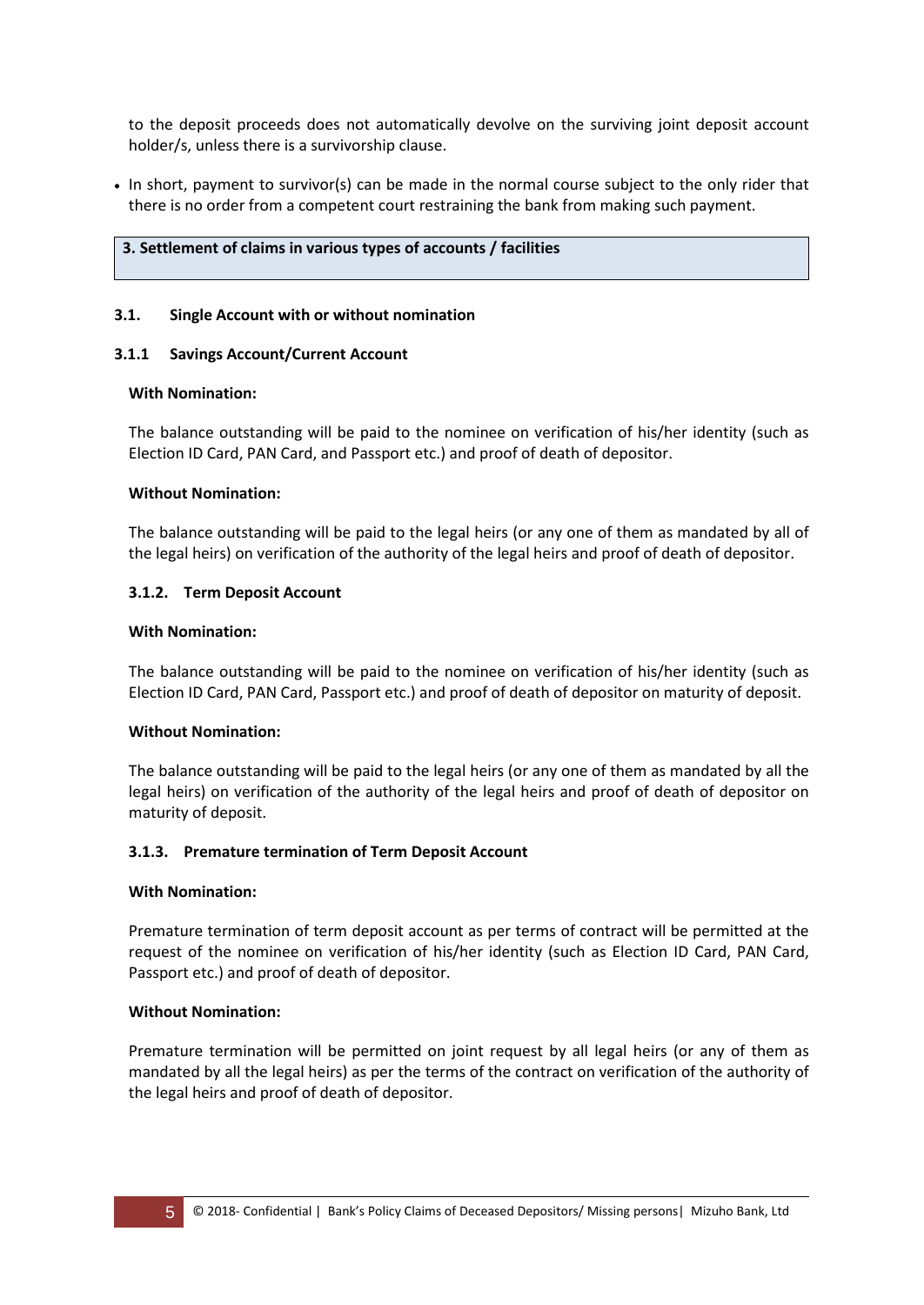# **3. 2. Joint Account with or without nomination and without survivorship mandate (operated jointly)**

# **3.2.1. Savings Account/Current Account**

# **With Nomination:**

a) In the event of death of one (or more but not all) of the joint account holders, the balance outstanding will be paid jointly to survivor(s) and the legal heirs of the deceased joint account holder (or any of them as mandated by all the legal heirs) against their joint claim on verification of the authority of the legal heirs and proof of the death of the depositors.

b) In the event of death of both / all joint account holders, the balance outstanding at the time of death of the depositors will be paid to the nominee on verification of his identity (such as Election ID Card, PAN card, Passport etc.) and proof of death of depositors

# **Without Nomination:**

a) In the event of death of one (or more but not all) of the joint account holders, the amount outstanding will be paid jointly to survivor(s) and the legal heirs of the deceased account holder (or any one of them as mandated by all the legal heirs) against their joint claim on verification of the authority of legal heirs and proof of death of depositor.

b) In the event of death of both/ all joint account holders, the balance outstanding will be paid jointly to the legal heir(s) of all the deceased depositors (or any of them as mandated by all the legal heirs) on verification of authority of the legal heirs and proof of death of the depositors.

# **3.2.2. Term Deposit Account**

# **With Nomination:**

a) In the event of death of one (or more but not all) of the joint account holders, the balance outstanding will be paid jointly to survivor(s) and the legal heirs of the deceased joint account holder (or any one of them as mandated by all the legal heirs) on verification of identity of the legal heirs and proof of death of the depositor on maturity of the deposit.

b) In the event of death of both / all the joint account holders, the balance outstanding at the time of death of the depositors will be paid to the nominee on verification of his/her identity (such as Election ID Card, PAN Card, Passport etc.) and the proof of death of depositors on maturity of the deposit.

# **Without Nomination:**

a) In the event of death of one (or more but not all) of the joint account holders, the balance outstanding will be paid jointly to the survivor(s) and the legal heir(s) of the deceased joint account holders (or any of them as mandated by all the legal heirs) against their joint claim on verification of authority of the legal heirs and proof of death of the depositor on maturity of the deposit.

b) In the event of death of both / all the joint account holders, the balance outstanding will be paid jointly to the legal heirs of all the deceased depositors (or any one of them as mandated by all legal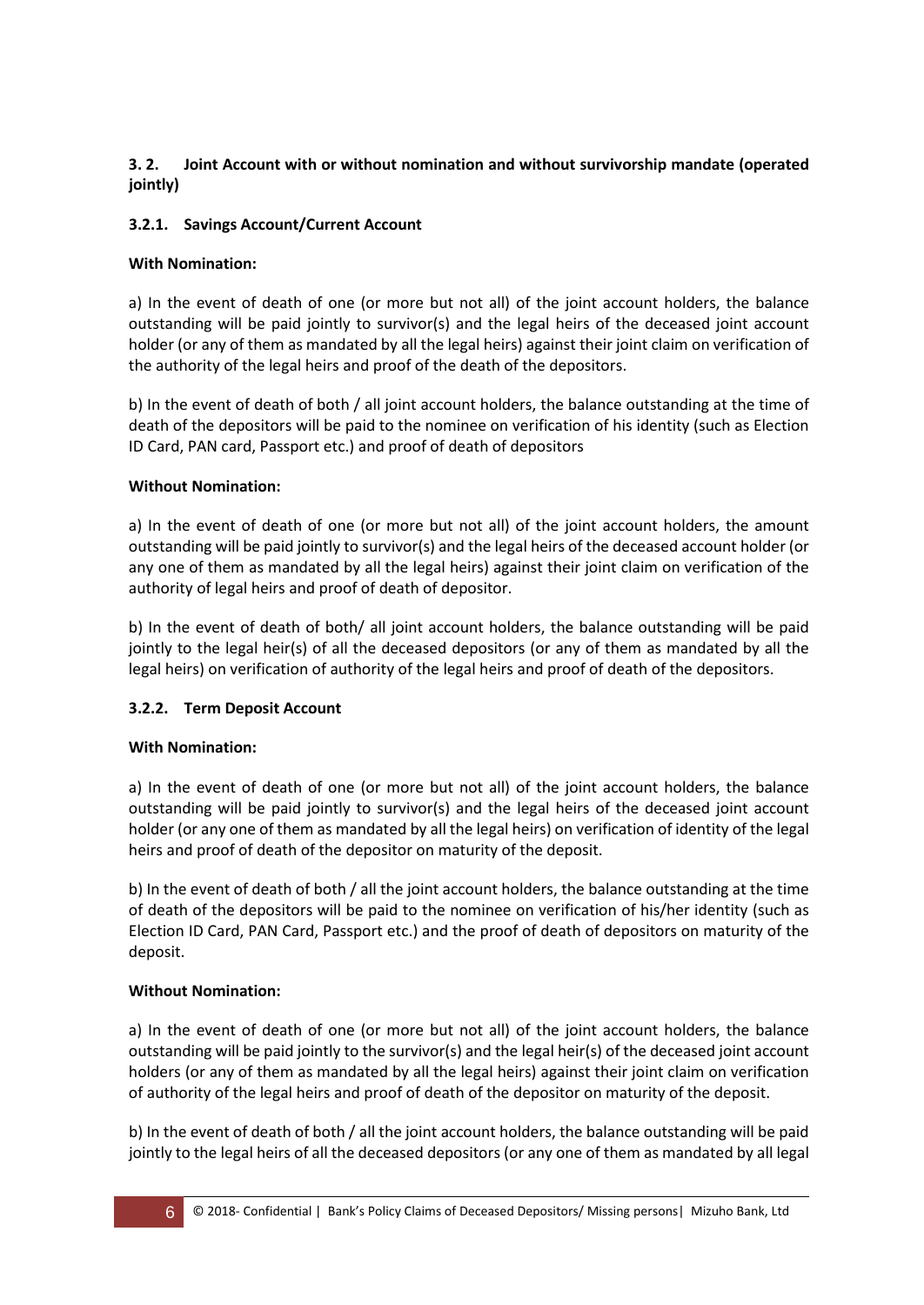heirs) on verification of authority of the legal heirs and proof of death of depositors on the maturity of the deposit.

## **3.2.3. Premature termination of Term Deposit Account**

## **With Nomination:**

a) In the event of death of one (or more but not all) of the joint account holders, premature termination will be permitted against joint request of the survivor(s) and the legal heir(s) (or any one of them as mandated by all legal heirs) as per the terms of contract on verification of identity of the legal heirs and proof of death of depositor.

b) Premature termination of term deposit account as per the terms of contract will be permitted at the request of the nominee on verification of his/her identity (such as Election ID Card, PAN Card, Passport etc.) and proof of the death of the depositors.

## **Without Nomination:**

a) In the event of death of one (or more but not all) of the joint account holders, premature termination will be permitted against joint request by the survivor(s) and the legal heir(s) of all the deceased depositors (or any one of them as mandated by all legal heirs) as per the terms of contract on verification of authority of legal heirs and proof of death of depositor.

b) In the event of death of both / all the joint account holders, premature termination will be permitted against joint request by all legal heirs of the deceased depositors (or any one of them as mandated by all legal heirs) as per the terms of contract on verification of authority of legal heirs and proof of death of depositors.

**3.3. Joint account with mandate "Either or Survivor"/"Former or survivor"/ "Anyone or Survivors"/ "Latter or Survivor" - with or without nomination:** 

# **3.3.1 Savings Account/ Current Account**

## **With Nomination:**

a) In the event of death of one (or more but not all) of the depositors, the balance outstanding will be paid to survivor (s) on verification of proof of death of the depositor.

b) In the event of death of both/all the joint depositors, the balance outstanding will be paid to the nominee on verification of his/her identity (such as Election ID Card, PAN Card, Passport etc.) and proof of death of depositors.

## **Without Nomination**:

a) In the event of death of one (or more but not all) of the depositors, the balance outstanding will be paid to survivor on verification of proof of death of the depositor.

b) In the event of death of both/all the joint depositors, the balance outstanding will be paid jointly to the legal heirs (or any one of them as mandated by all the legal heirs) on verification of authority of legal heirs and proof of death of depositors.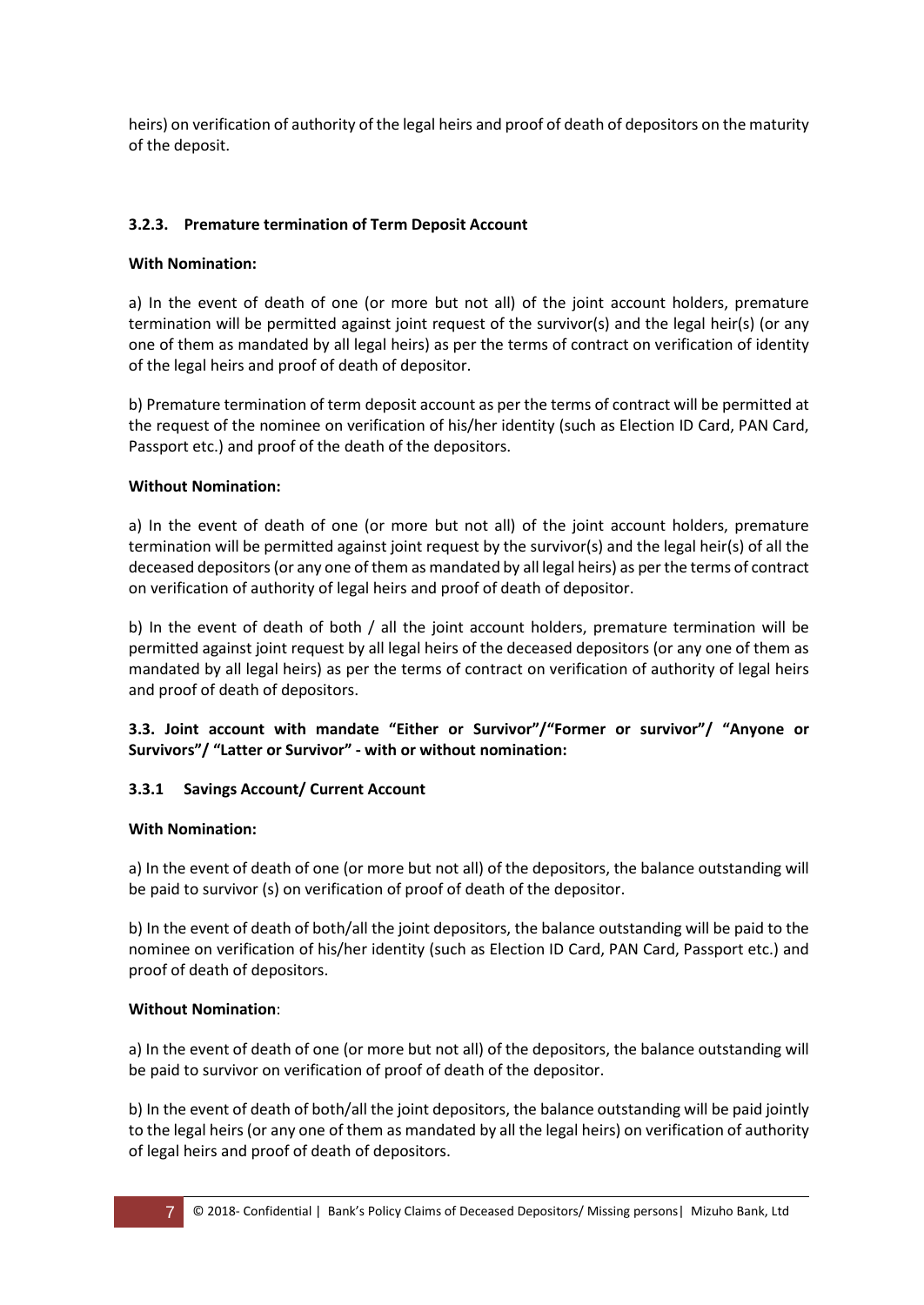# **3.3.2 Term Deposit Account**

## **With Nomination:**

a) In the event of death of one (or more but not all) of the depositors, the balance outstanding will be paid to survivor(s) on verification of proof of death of the depositors on maturity of deposit or as agreed at the time of opening of deposit.

b) In the event of death of all joint depositors, the balance outstanding will be paid to the nominee on verification of his/her identity (such as Election ID Card, PAN Card, Passport etc.) and proof of death of depositors on maturity of deposit or as agreed at the time of opening of deposit.

## **Without Nomination:**

a) In the event of death of one of the depositors (or more, but not all), the balance outstanding will be paid to the survivors on verification of proof of death of the depositor on maturity of deposit or as agreed at the time of opening of deposit.

b) In the event of death of all joint depositors, the balance outstanding will be paid to the legal heir(s) of all the deceased depositors (or any one of them as mandated by all the legal heirs of joint holders) on verification of authority of legal heirs and proof of death of depositors on maturity of deposit.

# **3.3.3 Premature termination of Term Deposit Account**

## **With Nomination:**

a) In the event of death of one (or more but not all) of the depositors, the survivor(s) will have the right to seek premature termination of term deposit account as per the terms of contract on verification of proof of death of the depositor.

b) In the event of death of all the joint depositors, the nominee will have right to seek premature termination of term deposit account as per the terms of the contract on verification of his/her identity (such as Election ID Card, PAN Card, passport etc.) and proof of death of depositors.

## **Without Nomination:**

a) In the event of death of one (or more but not all) of the depositors premature termination will be allowed against request from surviving depositor(s) as per the terms of the contract on verification of the proof of the death of the depositor.

b) In the event of death of all joint depositors, premature termination will be permitted against joint request by all legal heirs of the deceased depositors (or any one of them as mandated by all the legal heirs) as per the terms of contract on verification of authority of legal heirs and proof of death of depositors.

Claim specific actions / steps to be taken for settlement in respect of different accounts / facilities are illustrated in the tabulated form in the Annexure 1.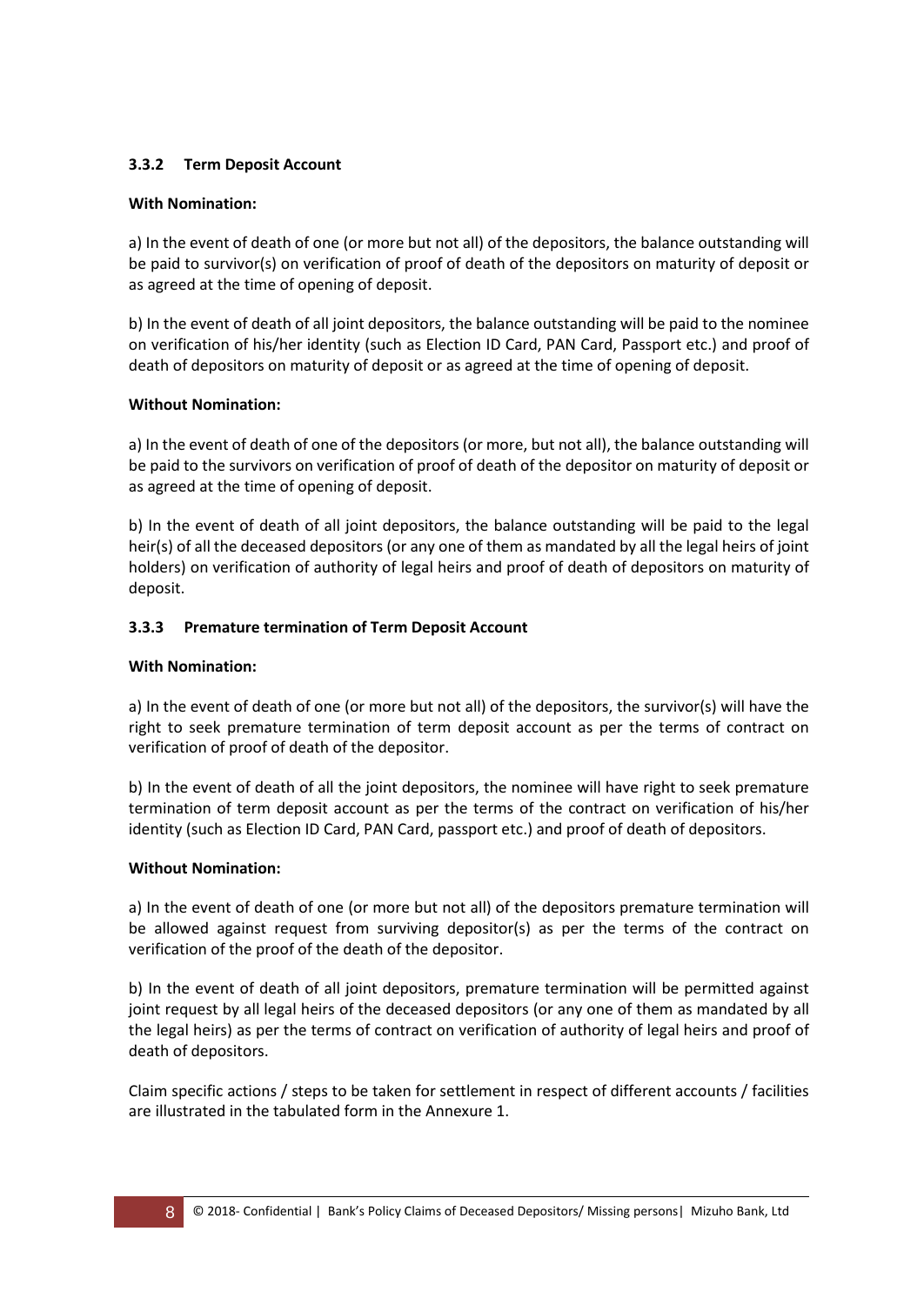## **4. Settlement of claims in respect of Missing Persons**

## **4.1. Legal Position**

The settlement of claims in respect of missing persons would be governed by the provisions of Section 107/108 of the Indian Evidence Act, 1872. Section 107 deals with presumption of continuance and section 108 deals with presumption of death. As per the provisions of Section 108 of the said Act, presumption of death can be raised only after a lapse of seven years from the date of his/her being reported missing. As such, nominee/legal heirs have to raise an express presumption of death of the subscriber under Section 107/108 of the Indian Evidence Act before a competent court. If the court presumes that he/she is dead, then the claim in respect of a missing person can be settled as is done for any other deceased accounts.

# **4.2. Adoption of simplified procedures to avail inconvenience and undue hardship to the common person.**

Obtaining court order regarding presumption of death could prove to be costly and time consuming for a common person. Hence the RBI has suggested that banks may follow a simplified procedure for settlement of such claims up to a threshold limit to be fixed by individual having regard to the risk involved. These guidelines will help the banks to settle the claims in respect of missing person after considering the legal opinion and taking into account the facts and circumstances of each case to avoid inconvenience and undue hardship to the common person. It is likely that some banks may be having in place more simplified procedures for settlement of such claims in low risk category accounts. Our bank fixes the threshold limit of INR 50,000/- for settlement of claim of missing person under simplified procedures.

# **4.3. Settlement of claims within threshold limits**

The claim within that limit of INR 50,000/- should be settled without insisting on production of any documentation other than;

- a) FIR for reporting missing of a person.
- b) Non-traceable report issued by police authorities.
- c) Letter of indemnity

# **5. Simplification of the process for settlement of claims in deceased depositors' accounts**

## 5.1 Documentation

Documents, which are required to be submitted along with the claim form: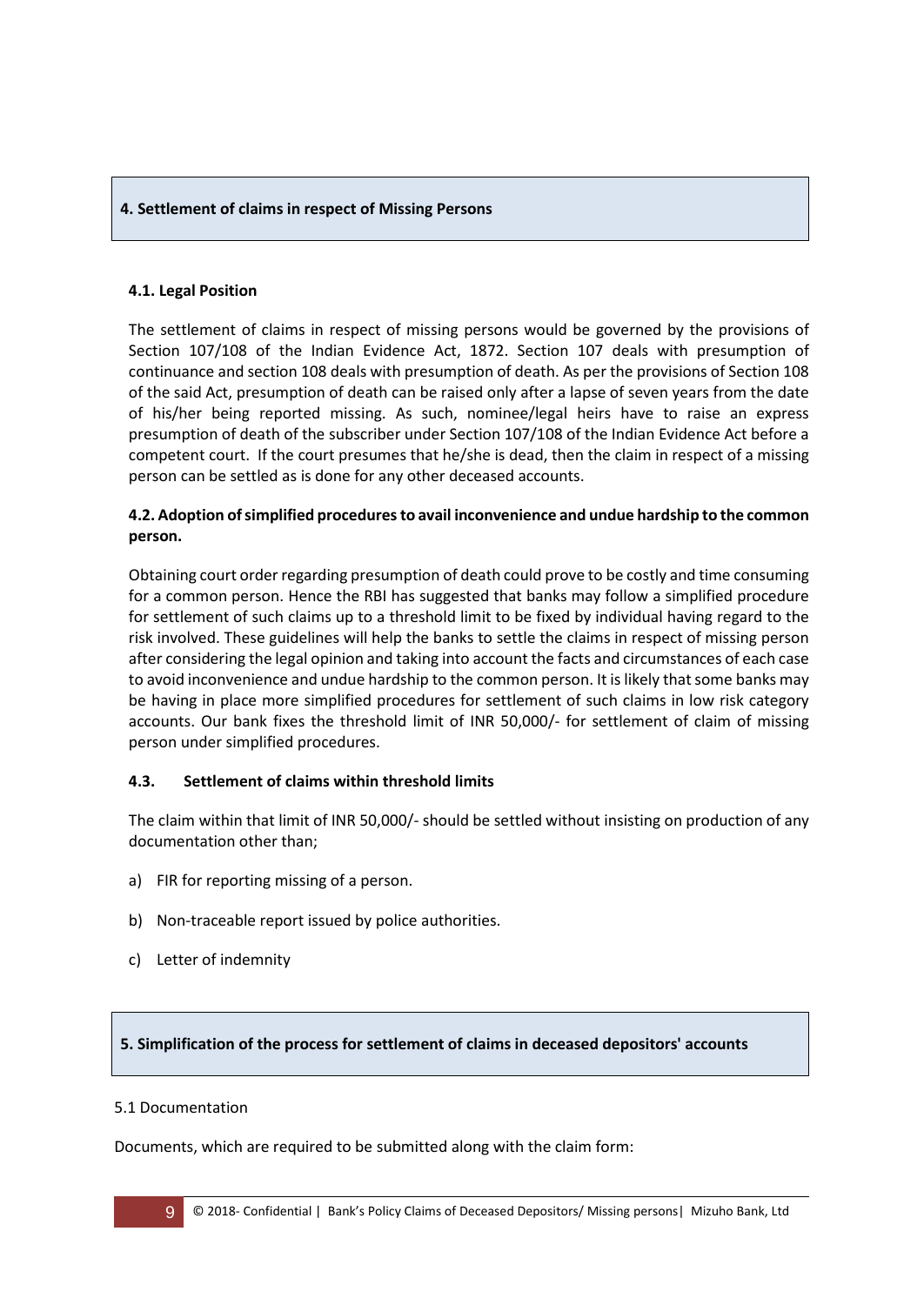- a) Proof of death of depositor(s) or hirer(s).
- b) Proof of identification of nominee(s) wherever is applicable such as Election ID Card, PAN Card, Passport etc., or any other satisfactory proof of identification acceptable to the bank or proof of authority of legal heir(s) wherever is applicable.

5.1.1 Bank should exercise due care and caution in ascertaining the identity of legal heir(s) /nominee(s) and the fact of death of the account holder, through appropriate documentary evidence. If necessary, any official of the member banks shall visit the place of the depositors to enquire about the genuineness of such claims.

5.1.2 It should be made clear to the survivor(s)/nominee(s) that he / they would be receiving the payment from the bank as a trustee of the legal heirs of the deceased depositor, i.e., such payment to him / them shall not affect the right or claim which any person may have against the survivor(s)/nominee(s) to whom the payment is made.

5.1.3 It may be noted that since payment made to the survivor(s) / nominee(s), subject to the foregoing conditions, would constitute a full discharge of the bank's liability, insistence on production of legal representation is superfluous and unwarranted and it would only serve to cause avoidable inconvenience to the survivor(s)/nominee(s). In such case, therefore, while making payment to the survivor(s)/nominee(s) of the deceased depositor, the bank should not insist on production of succession certificate, letter of administration or probate, etc., or obtain any bond of indemnity or surety from the survivor(s)/nominee(s), irrespective of the amount standing to the credit of the deceased account holder.

5.1.4 In case where the deceased depositor had not made any nomination or for the accounts other than those styled as "either or survivor" (such as single or jointly operated accounts), bank may adopt a simplified procedure for repayment to legal heir(s) of the depositor keeping in view the imperative need to avoid inconvenience and undue hardship to the common person. In this context, bank will, keeping in view its risk management systems, fix a minimum threshold limit of Rs. 50,000/-, for the balance in the account of the deceased depositors, up to which claims in respect of the deceased depositors would be settled without insisting on production of any documentation other than a letter of indemnity.

5.2 Time Norms for settlement of claims

Bank will endeavor to settle the claims in respect of deceased depositors and release payments to survivor (s)/ nominee in case of accounts with survivor/ nominee within a period not exceeding 15 days from the date of receipt of the claim subject to the production of proof of death of the depositor and suitable identification of the claimant(s) to the bank's satisfaction. In the case of accounts without survivor/ nominee clause the claim should be settled within 1 month from the date on which the requisite documents have been submitted.

5.3 Payment of interest in case of term deposit accounts of deceased depositor(s)

In case of a term deposit standing in the name/s of  $-$ 

(1) a deceased individual depositor, or

(2) two or more joint depositors, where one of the depositors has died, interest shall be paid in the manner indicated below :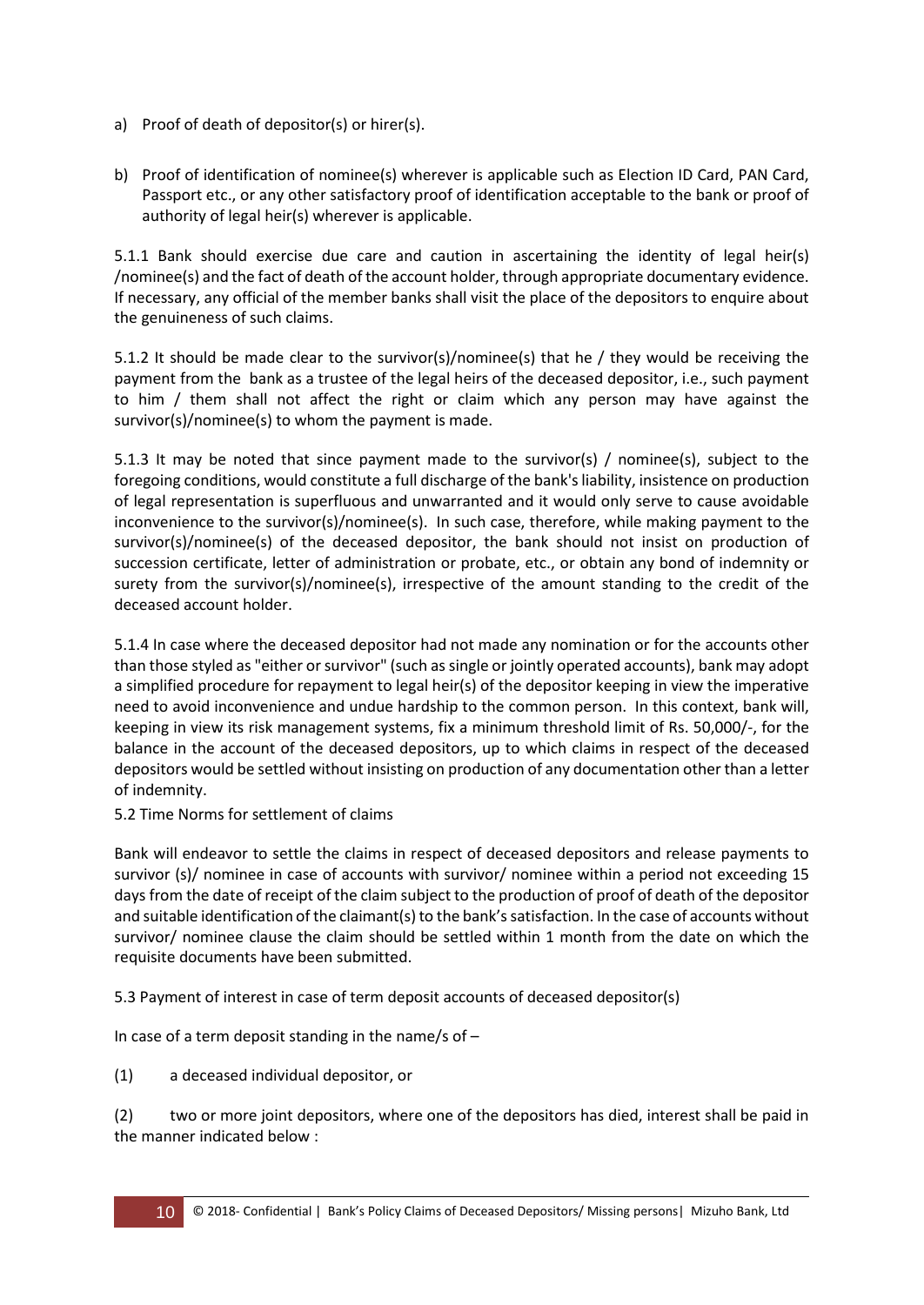(i) on the maturity of the deposit- at the contracted rate

(ii) In case of premature withdrawal by legal heir(s)/nominee/legal heir, i.e., in the event of the payment of deposit being claimed before the maturity date: The bank will pay interest at applicable rate with reference to the period for which the deposit has remained with the bank without charging penalty.

(iii) In case of deposit being claimed after the date of maturity: Payment of interest on matured deposits is as per clause mentioned in the Deposit Policy.

## 5.4.3 Splitting of Term Deposit

If, on request from the claimant/s, the bank agrees to split the amount of term deposit and issues two or more receipts individually in the names of the claimant/s, it shall not be construed as premature withdrawal of the term deposit, provided the period and aggregate amount of the deposit do not undergo any change.

5.5 Treatment of flows in the name of the deceased depositor

In order to avoid hardship to the survivor(s) / nominee of a deposit account, appropriate agreement / authorization from the survivor(s) / nominee with regard to the treatment of pipeline flows in the name of the deceased account holder can be obtained in any of following manner:

The bank could be authorized by the survivor(s) / nominee of a deceased account holder to open an account styled as 'Estate of Shri \_\_\_\_\_\_\_\_\_\_\_\_\_\_\_\_\_\_, the Deceased' where all the pipeline flows in the name of the deceased account holder could be allowed to be credited, provided no withdrawals are made.

**OR** Service of the state of the state of the state of the state of the state of the state of the state of the state of the state of the state of the state of the state of the state of the state of the state of the state o

The bank could be authorized by the survivor(s) / nominee to return the pipeline flows to the remitter with the remark "Account holder deceased" and to intimate the survivor(s) / nominee accordingly. The survivor(s) / nominee / legal heir(s) could then approach the remitter to effect payment through a negotiable instrument or through ECS transfer in the name of the appropriate beneficiary.

\_\_\_\_\_\_\_\_\_\_\_\_\_\_\_\_\_\_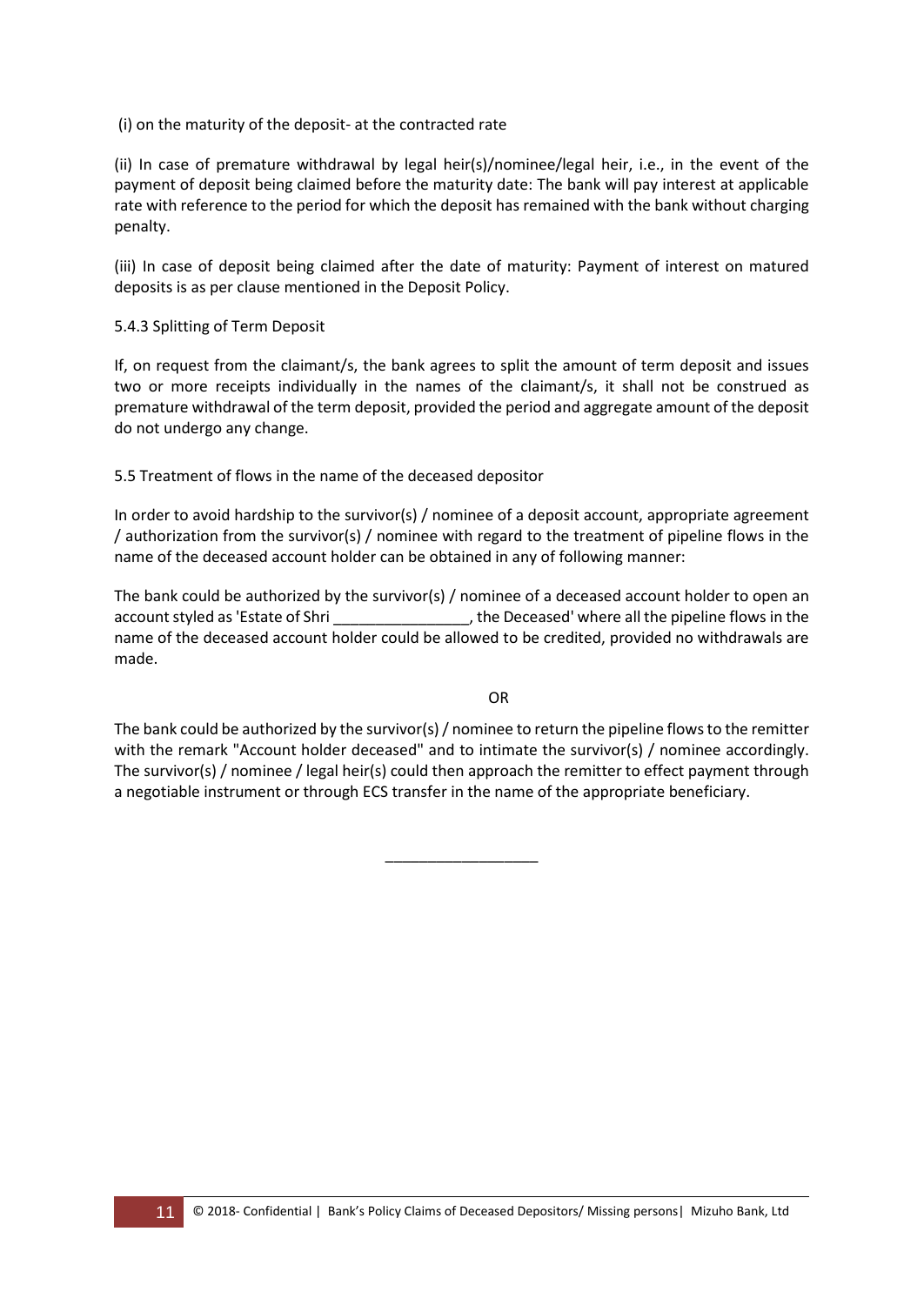Annexure – 1: Clarifications regarding provisions under Nomination Rules

The Banking Companies (Nomination) Rules 1985 have been framed in terms of Sections 45 ZA to 45 ZF of the Banking Regulation Act, 1949. For guidance on settlement of claims under various types of operational instructions for deposit account is illustrated below:

| Account in | Operational         | <b>Nominee</b>            | Situation     | What is to be done                |
|------------|---------------------|---------------------------|---------------|-----------------------------------|
| the Name   | <b>Instructions</b> |                           |               |                                   |
| οf         |                     |                           |               |                                   |
| A          | Self                | X                         | X dies        | A can change the nomination       |
| A          | Self                | X                         | A dies        | X will receive the outstanding    |
| A, B       | Either or           | $\boldsymbol{\mathsf{x}}$ | A dies        | Balance outstanding will be       |
|            | Survivor            |                           |               | payable to B.                     |
| A, B       | Either or           | X                         | <b>B</b> dies | Balance outstanding<br>will be    |
|            | Survivor            |                           |               | payable to A.                     |
| A, B       | Either or           | X                         | A & B dies    | X will receive the outstanding    |
|            | Survivor            |                           |               |                                   |
| A, B       | Jointly             | $\boldsymbol{\mathsf{x}}$ | A dies        | Payable to B and legal heirs of A |
|            |                     |                           |               | jointly                           |
| A, B       | Jointly             | X                         | <b>B</b> dies | Payable to A and legal heirs of B |
|            |                     |                           |               | jointly                           |
| A, B       | Jointly             | X                         | A & B dies    | Payable to X                      |

With Nomination

Without Nomination

| Account in the<br>Name of | Operational<br>Instructions | Situation     | What is to be do                                                 |
|---------------------------|-----------------------------|---------------|------------------------------------------------------------------|
| A                         | Self                        | A dies        | Outstanding will be payable to the legal heirs or any o<br>heirs |
| A, B                      | Either or Survivor          | A dies        | Outstanding will be payable to B                                 |
| A,B                       | Either or Survivor          | <b>B</b> dies | Outstanding will be payable to A                                 |
| A,B                       | Either or Survivor          | A & B dies    | Jointly payable to legal heirs of A & B (or any of them          |
| A,B                       | Jointly                     | A dies        | Jointly payable to B and legal heirs of the A (or any<br>heirs). |
| A,B                       | Jointly                     | <b>B</b> dies | Jointly payable to A and legal heirs of the B (or any<br>heirs)  |
| A,B                       | Jointly                     | A & B dies    | Jointly payable to legal heirs of A & B (or any of them          |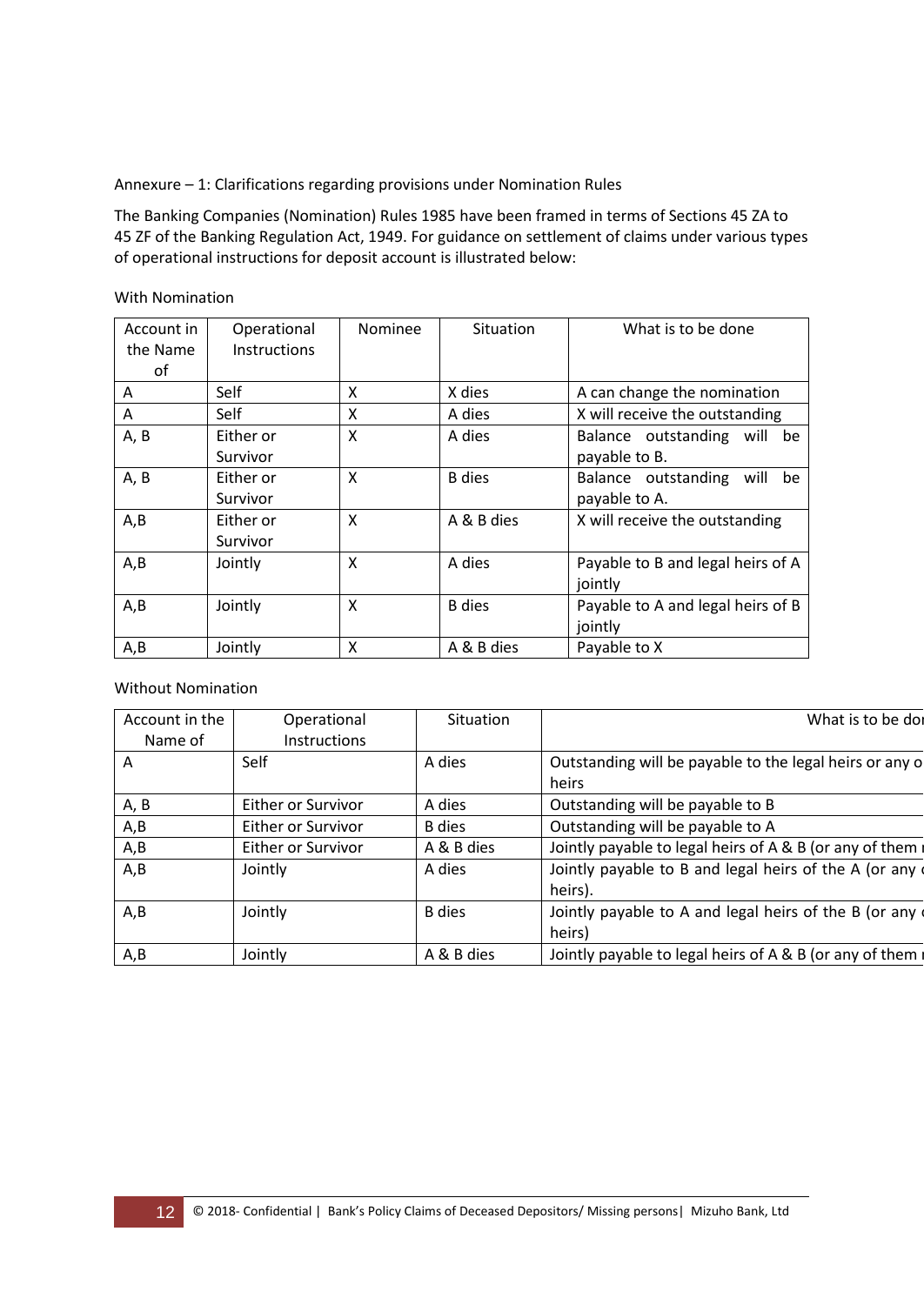# **Annexure – 2: Settlement of Claims in respect of deceased Depositors**

## **Check-list of Documents**

| Claims                                                                                                            | Document obtained: Yes/<br>Nο |
|-------------------------------------------------------------------------------------------------------------------|-------------------------------|
| 1. Accounts with Nomination clause:                                                                               |                               |
| (i) Application for Deceased Claim from Nominee/Guardian of<br>nominee (Annexure-3)                               |                               |
| (ii) Copy of Death Certificate (Verified with original)                                                           |                               |
| (iii) Identity proof (as defined in Part= 5)                                                                      |                               |
| 2. Joint Accounts with Fither of Survivor clause:                                                                 |                               |
| (i) Application for Deceased Claim from Survivor(s) (Annexure $-3$ )                                              |                               |
| (ii) Copy of Death Certificate (Verified with original)                                                           |                               |
| 3. For cased other than Nomination/ Joint Accounts<br>with survivor clause:<br>(for amounts upto threshold limit) |                               |
| (i) Application for Deceased Claim (Annexure -4)                                                                  |                               |
| (ii) Copy of Death Certificate                                                                                    |                               |
| (iii) Letter of Indemnity signed by claimant(s) (Annexure $-5$ )                                                  |                               |
| 4. Receipt (Annexure -6)                                                                                          |                               |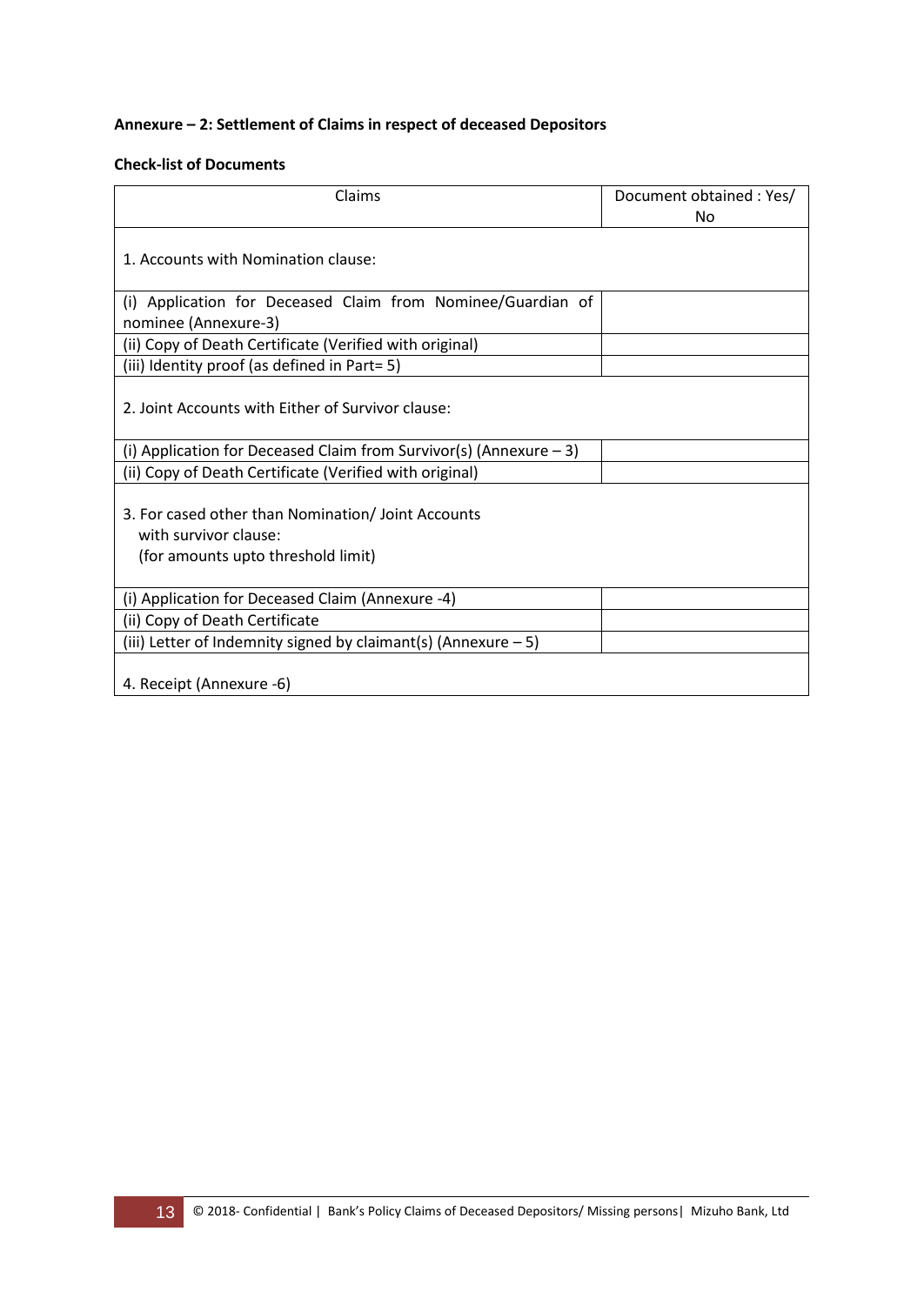#### **Annexure – 3: Application for Deceased Claim**

(To be used when account has nomination or is a joint account with survivor clause)

From

To The Branch Manager, ……….. Bank

\_\_\_\_\_\_\_\_\_\_\_\_\_\_\_\_\_\_\_\_\_ \_\_\_\_\_\_\_\_\_\_\_\_\_\_\_\_\_\_\_\_\_ \_\_\_\_\_\_\_\_\_\_\_\_\_\_\_\_\_\_\_\_\_

**Example 18** Branch

Dear Sir,

 Re: Deceased Account Late Shri/Smt ………………… Account No (s) ……………….…

| I/We advise, the demise of Shri/Smt. |  |  |  |                                                                                      |  |  |  |  |  |  |
|--------------------------------------|--|--|--|--------------------------------------------------------------------------------------|--|--|--|--|--|--|
|                                      |  |  |  | He/She holds the above account(s) at your branch. The account is in the name(s) of : |  |  |  |  |  |  |

\_\_\_\_\_\_\_\_\_\_\_\_\_\_\_\_\_\_\_\_\_\_\_\_\_\_\_\_\_\_\_\_\_\_\_\_\_\_\_\_\_\_\_\_\_\_\_\_\_\_\_\_\_\_\_\_\_\_\_\_\_\_

#### A. In case of Nomination

|      | residing                                                           |
|------|--------------------------------------------------------------------|
|      |                                                                    |
| (i)  | the registered nominee in the above account (s)                    |
| (ii) | the person authorized to receive payment on behalf of Master/ Miss |
|      | account(s) and is a minor as on the date of the claim.             |

Please settle the balance in the account in the name of the nominee. I/We receive the payment as trustee(s) of the legal heirs of the deceased.

B. In the case of joint account

I/We request you to delete the name of deceased person and continue the account in my/our name(s) with same mode of operations.

I/We submit photocopy of the following document(s) together with originals. Please return the original to us after verification.

| Death Certificate issued by                   |  |
|-----------------------------------------------|--|
| Identity proof (required in nomination cases) |  |
|                                               |  |

Place: Yours faithfully, Date : {Claimant(s)}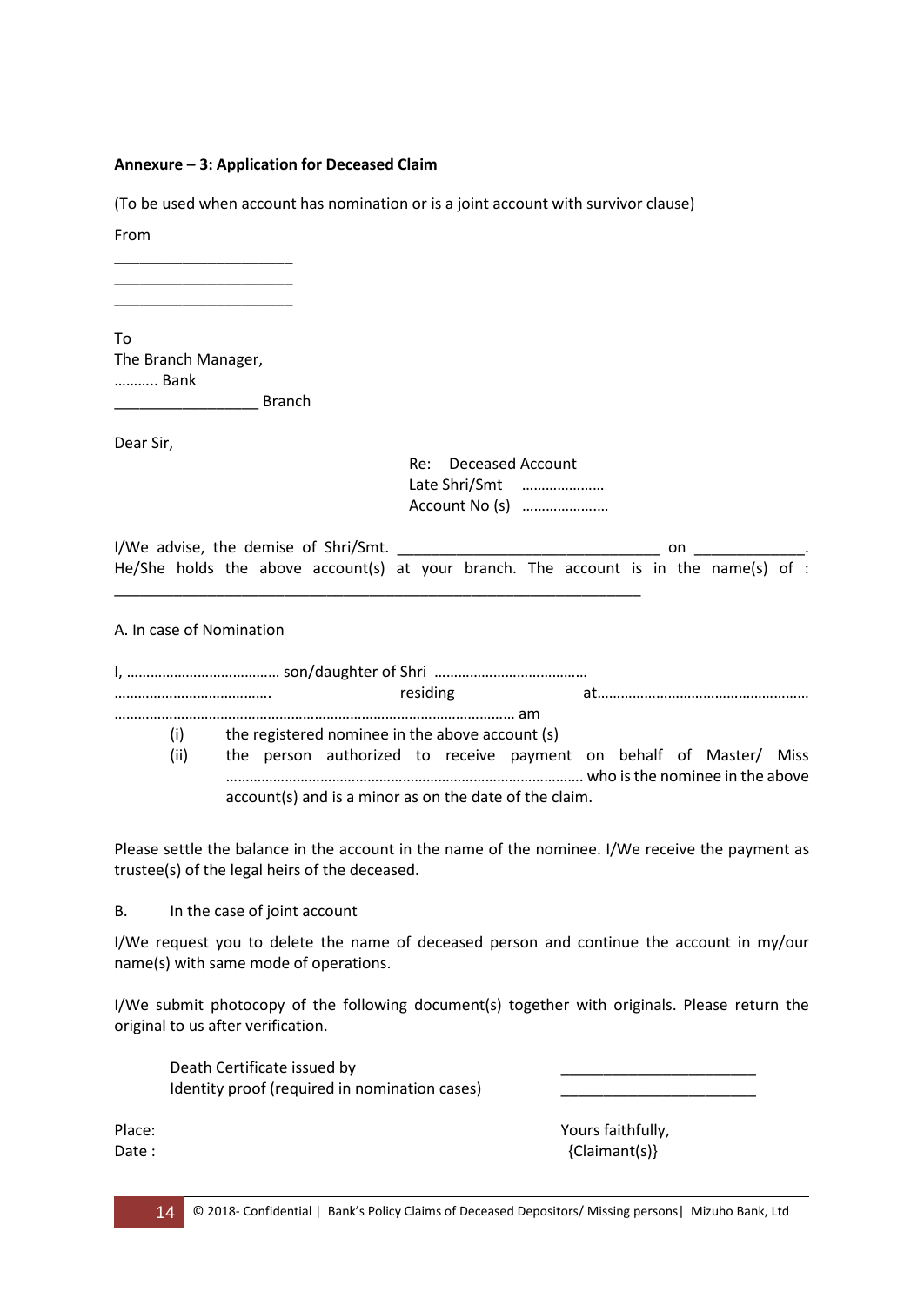#### **Annexure – 4: Application for deceased claim**

| (To be used for cases other than nomination/joint account with survivor clause) |     |                                                                                      |
|---------------------------------------------------------------------------------|-----|--------------------------------------------------------------------------------------|
| From,                                                                           |     |                                                                                      |
|                                                                                 |     |                                                                                      |
| To,                                                                             |     |                                                                                      |
| The Branch Manager<br><b>Bank</b>                                               |     |                                                                                      |
| <b>Branch</b>                                                                   |     |                                                                                      |
| Dear Sir,                                                                       |     |                                                                                      |
|                                                                                 | Re: | <b>Deceased Account</b><br>Late Shri/Smt.<br>Account No (s)                          |
|                                                                                 |     | on                                                                                   |
|                                                                                 |     | He/She holds the above account(s) at your branch. The account is in the name(s) of : |

I/We lodge my/our claim for the balances with accrued interest lying to the credit of the above named deceased who died in testate. I/We am/are the legal heirs of the above named deceased and lodge my/our claim for payment as per the bank's rules and discretion. The relevant information about the deceased and the legal heirs are as under:

1. Names in full of the parents of the deceased:

Father\_\_\_\_\_\_\_\_\_\_\_\_\_\_\_\_\_\_\_\_\_\_\_\_\_\_\_\_\_\_\_\_\_\_\_\_\_\_\_\_\_\_\_\_\_\_\_\_\_\_\_\_\_\_\_\_\_\_\_\_

Mother \_\_\_\_\_\_\_\_\_\_\_\_\_\_\_\_\_\_\_\_\_\_\_\_\_\_\_\_\_\_\_\_\_\_\_\_\_\_\_\_\_\_\_\_\_\_\_\_\_\_\_\_\_\_\_\_\_\_\_

2. Religion of the deceased: \_\_\_\_\_\_\_\_\_\_\_\_\_

3. Details of living (i) Husband (ii) Wife (iii) Children (iv) Father (v) Mother (vi) Brothers (vii) Sisters (viii) Grand children. If Hindu Joint Family, the name and address of the Kart and Co-parceners with their respective ages.

| Full Name/Address | Occupation | Relationship with<br>Deceased | Age |
|-------------------|------------|-------------------------------|-----|
| 1.                |            |                               |     |
| 2.                |            |                               |     |
| 3.                |            |                               |     |
| 4.                |            |                               |     |
| -5.               |            |                               |     |
| 6.                |            |                               |     |
|                   |            |                               |     |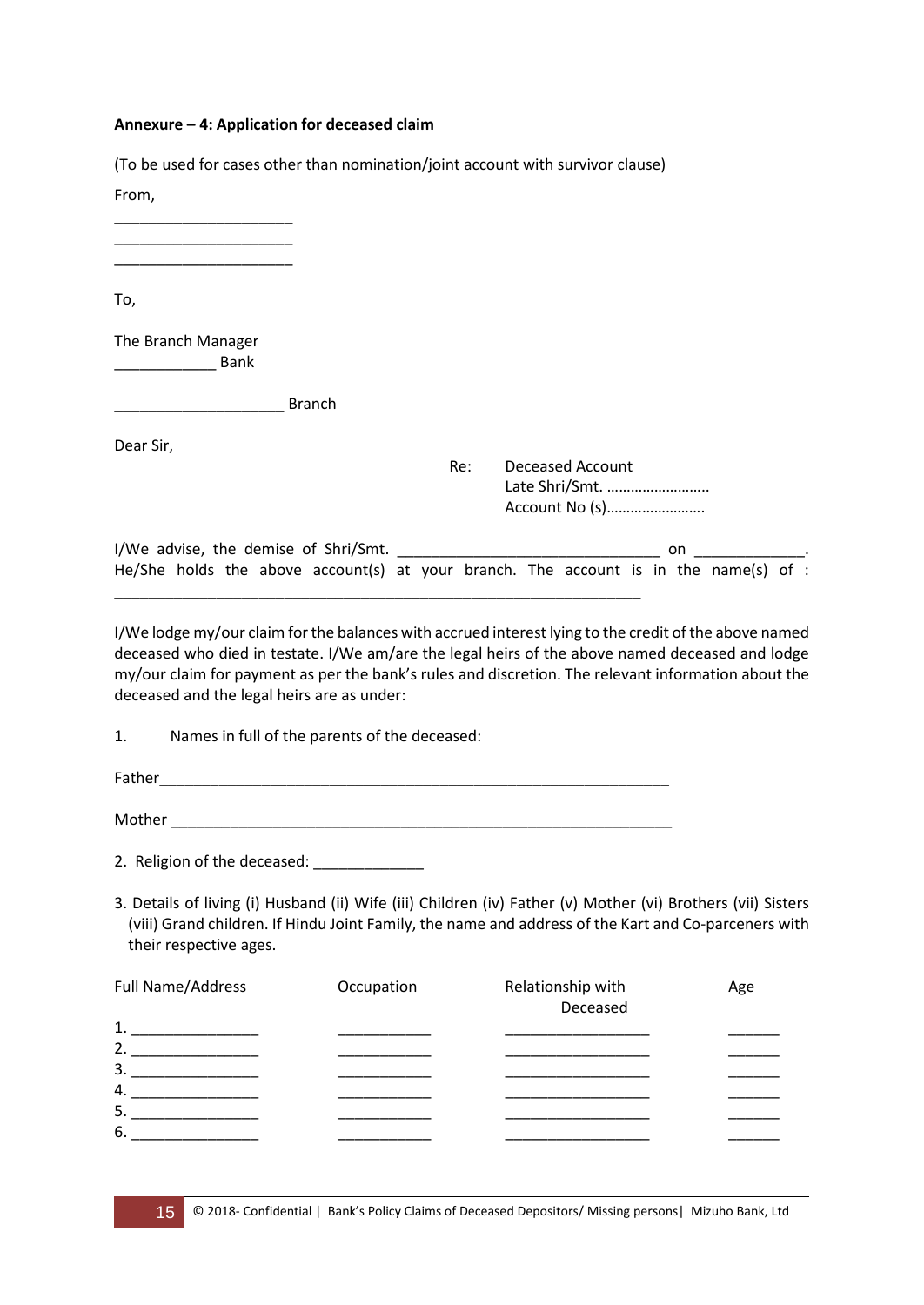- 4. Name or names of the Guardian/s Of the minor, Children of the depositors
	- (a) Whether Natural Guardian
	- (b) Whether Guardian appointed by Court of Law in India. If so, attach a Certified copy or duly attested copy Of such order
	- ( c) In whose custody the Minor/Minors is/are?

5. Claimant/s name/s and address in full

(i) \_\_\_\_\_\_\_\_\_\_\_\_\_\_\_\_\_\_\_\_\_\_\_\_\_\_\_\_\_\_\_\_\_\_\_\_\_\_\_\_\_\_\_\_\_\_\_\_\_\_\_\_\_\_\_\_\_\_\_\_\_\_\_\_\_  $(ii)$  $(iii)$ 

I/We submit the following documents. Please return the original death certificate to us after verification.

- 1. Death Certificate (Original + 1 photocopy) issued by
- 2. Letter of indemnity

We request you to pay the balance amount lying to the credit of the above named deceased to ……………………………………………………………………. On my/our behalf.

I/We hereby solemnly affirm that the above statements are true and correct to the best of my/our knowledge and belief.

Place : Yours faithfully,

Date : Signature of Claimant (s)

Name of Claimant **Address** Signature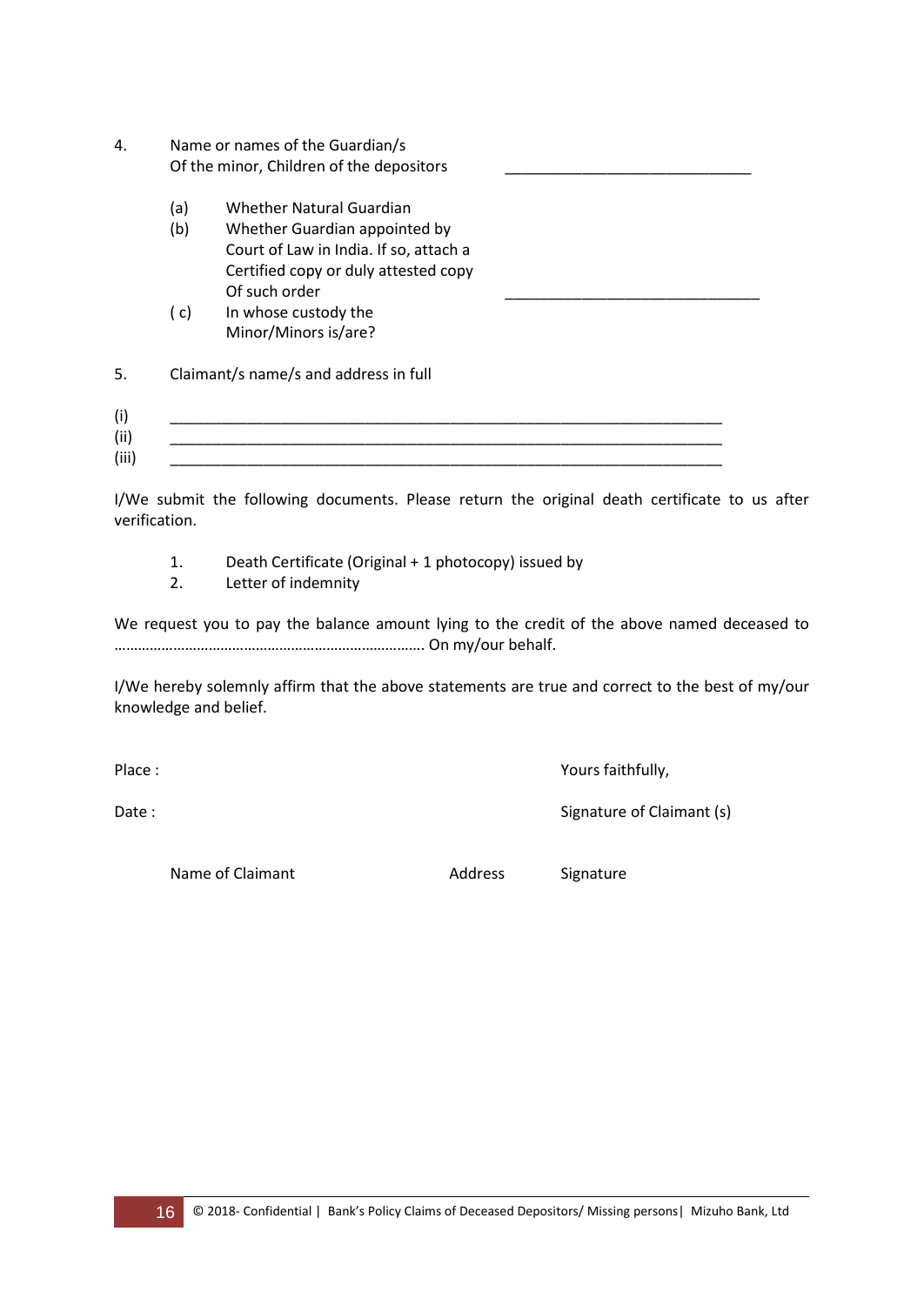# **Annexure – 5: Affidavit cum Indemnity Letter In respect of payment of balance in deposit accounts / contents of safe deposit locker/ safe custody articles of deceased person**

(To be stamped with the duty payable for affidavit & Indemnity bond) I/We Mr/Ms/Miss (name/names of the claimants), (s/o, w/o, d/o), aged, address, do hereby solemnly affirm and state as follows:

1. I/We am/are the legal heirs of Mr/Ms/Miss (name of deceased account holder) and the deceased is my/our (father/mother/wife/husband/son/daughter etc.)

2. I/We further state that I/We the following legal heirs are the only legal heirs entitled to claim the balance deposit/amount /jewels/ ornaments and other valuables the contents held in the locker/safe custody:-

| No. | Name | Age | Relationship to the deceased |
|-----|------|-----|------------------------------|
| ᅩ.  |      |     |                              |
| ٠.  |      |     |                              |
| э.  |      |     |                              |
| 4.  |      |     |                              |
| J.  |      |     |                              |

3. I/We further state that the deceased was holding an account (hereinafter referred to as "the account") (specify the account details) \_\_\_\_\_\_\_\_\_\_\_\_ in \_\_\_\_\_\_\_\_\_\_\_\_\_\_ branch of \_\_\_\_\_\_\_\_\_\_\_\_\_\_ bank (herein after referred to as "the Bank"). At the time of the death of the deceased the account was having a credit of Rs\_\_\_\_\_\_\_\_\_ (balance amount in the account) which includes interest upto \_\_\_\_\_\_\_\_\_\_ (date of payment) amount to Rs.\_\_\_\_\_\_\_\_\_\_ (amount being now paid).

4. I/We affirm that I/We am/are the sole legal heirs of the deceases who are entitled to receive the amount standing in the credit of the account belonging to the deceased.

5. I/We have requested the bank to make the payment of the amount standing in the credit of the account belonging to the deceased together with interest thereon as applicable to shri/smt \_\_\_\_\_\_\_\_\_\_\_\_\_\_\_ being one of the legal heirs for and on behalf of all the legal heirs.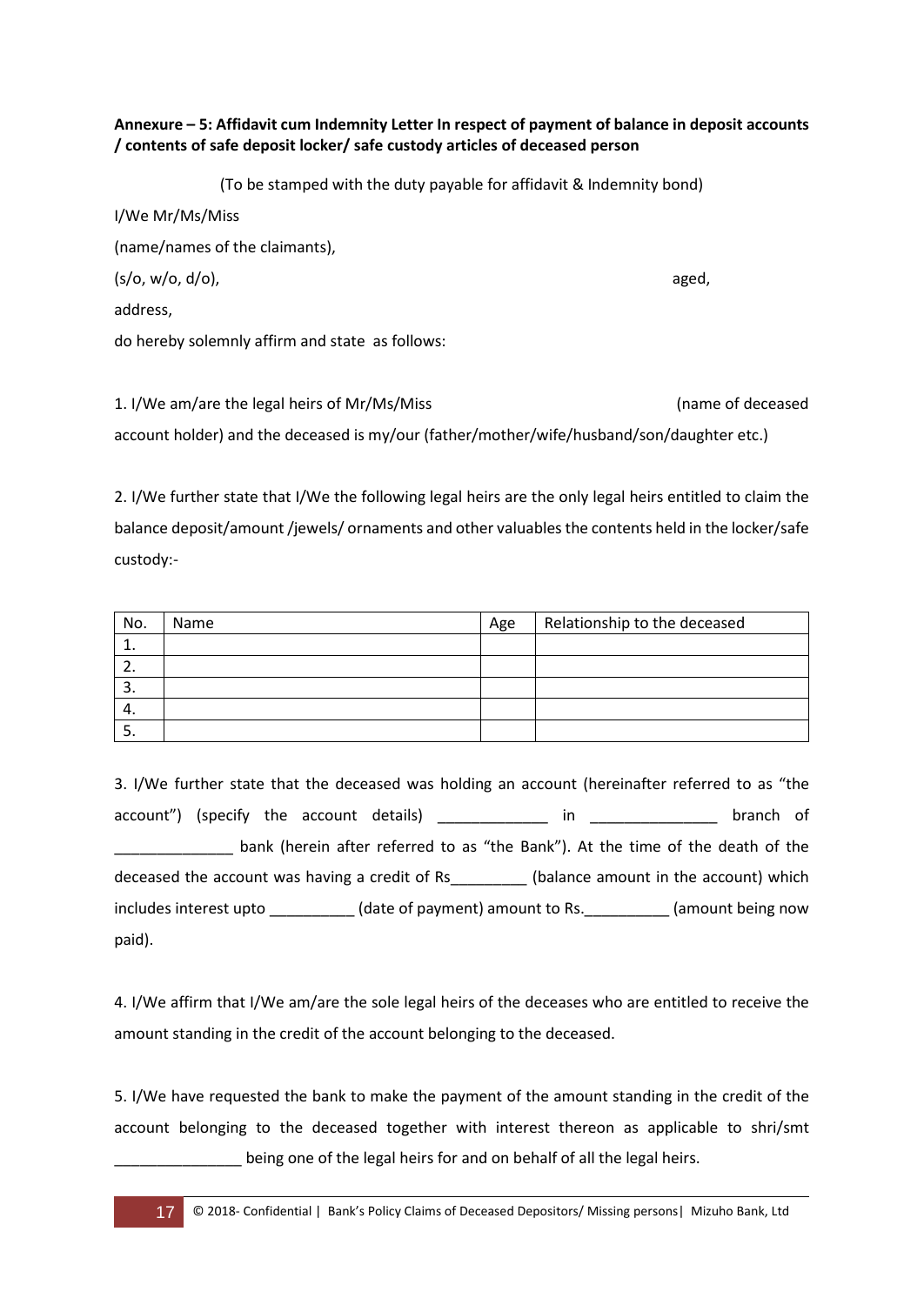I/We have requested the bank to hand-over contents of the safe deposit locker/items held in safe custody to Shri/Smt. \_\_\_\_\_\_\_\_\_\_\_\_\_\_\_\_\_\_\_\_ being one of the legal heirs for and on behalf of all the legal heirs.

6. I/We are aware that the Bank has agreed to settle our claims relying on this affidavit and I/We agree to indemnify the bank in respect of such payment or delivery of the contents of items in safe deposit locker or held in safe custody against any claim made by any person for the amount standing to the credit of the account of the deceased.

7. I/We for ourselves and my/our respective heirs, executors and administrators jointly and severally agree, affirm and undertake that the bank, its successors and assigns and its managers, agents, officers and servants and their respective estates and effects are and shall from time to time and at all times hereafter be kept safe and saved harmless and indemnified for and in respect of such payment and against all actions, losses, cost, charges, expenses and demands whatsoever in respect of the said payment or delivery of the contents of items in safe deposit locker or held in safe custody.

All the averments made herein before are true and correct and I/We put my/our signature/mark on this \_\_\_\_\_\_\_\_\_\_\_\_\_\_ Day of \_\_\_\_\_\_\_\_\_\_\_\_\_\_ 200\_\_\_\_ at \_\_\_\_\_\_\_\_ in the presence of \_\_\_\_\_\_\_\_\_\_\_\_\_\_.

Signatures(s) of deponents. (claimants)

Signature of Witness

Affidavit to be attested by Notary Public.